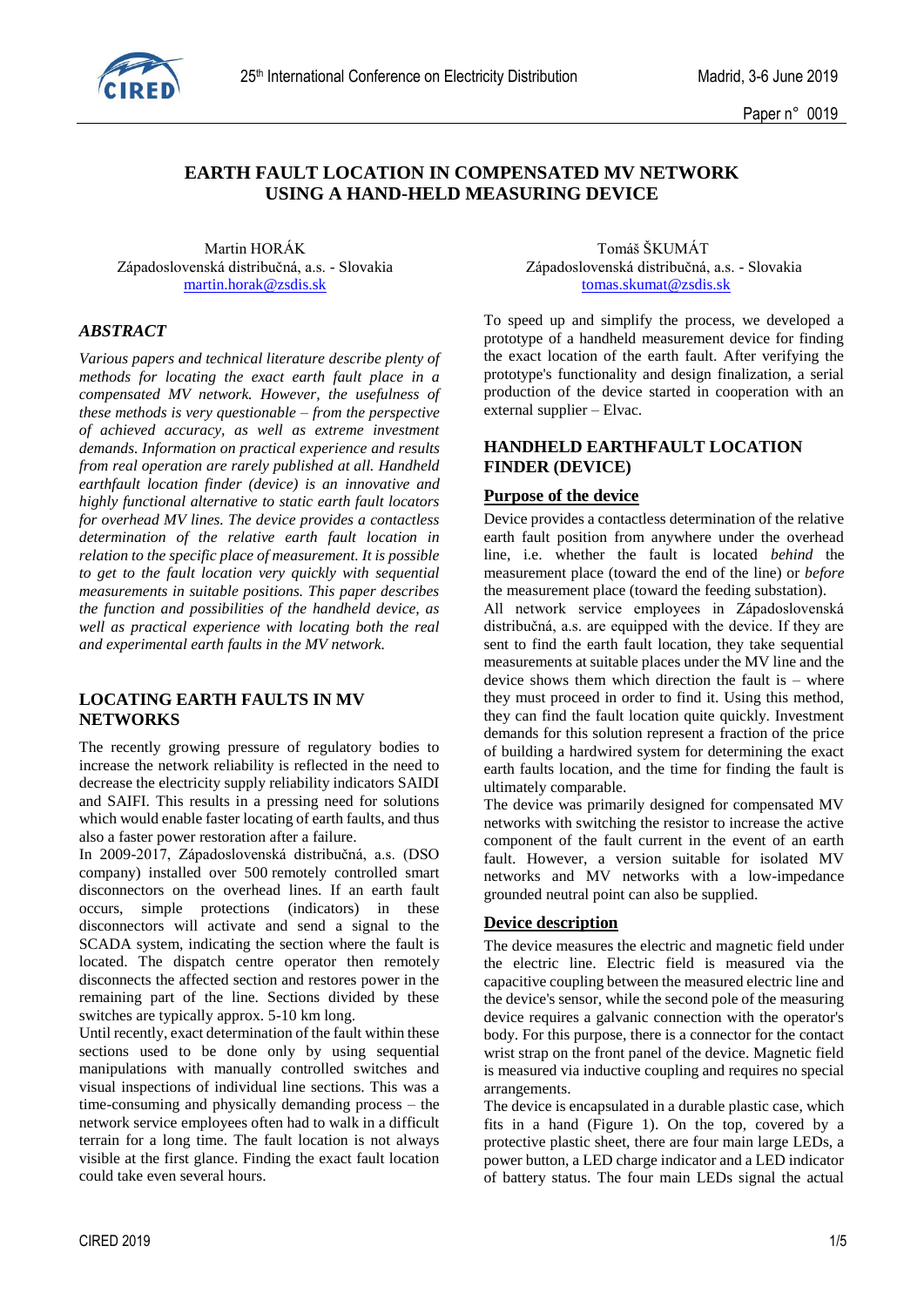

status of the device and the measurement result. On the front side, there is a USB communication port and the connector for the contact wrist strap. The device can be connected to a PC through the USB port to set the parameters of the measurement algorithm and download the fault records.



Figure 1: Earth fault location finder

#### **Measurement at a specific place**

Stand in the axis of the MV line at the measurement place. It's convenient to choose places which are easily accessible. Connect the contact wrist strap to the connector on the front panel of the device. Put the wrist strap on so that it comes into direct contact with the skin (not through gloves or clothes). Switch on the device by pressing and holding the power button. The green LED READY will light up. Take the device and hold it as shown in Figure 2 so that its longitudinal axis is parallel with the axis of the line. Hold the device at eye level. It does not matter whether you face the feeding substation or away from it.

The device is now ready to detect and evaluate the earth fault. The next step is to contact the dispatch centre operator who will bring the affected section under voltage with a remotely controlled disconnector or circuit breaker – i.e. the voltage asymmetry caused by the earth fault will spread through the entire network. The device detects the voltage asymmetry, emits a short beep, the blue LED RUN lights up and the measurement process (standard duration is 3 seconds) starts. It is assumed that during this time, the resistor switching device also evaluates the occurrence of earth fault in the network, and after a 1 second delay it will switch on the secondary resistor to the auxiliary winding of the arc-suppression coil for 1 second, which will cause an increase of the active zero-sequence current component between the feeding substation and the earth fault location. It is also possible to change the duration of the measurement procedure in the device configuration and ensure its correct indication even with a different timing of secondary resistor switching.

During the measurement process, the device evaluates the electric and magnetic field under the line. Based on the electric field intensity and magnetic field induction the device evaluates the corresponding value of the voltage  $U_0$ and current  $I_0$  at the measurement place. After the measurement process is finished the device will determine the relative location of the earth fault.

If the fault location is *behind* the measurement place (toward the end of the line), the red LED RESULT will light up and the device will emit a sharp interrupted sound. If the fault location is *before* the measurement place (toward the feeding substation), the yellow LED RESULT will light up and the device will emit an uninterrupted sound.

The concurrent visual and acoustic signalization enables correct evaluation of the measurement even in inconvenient light conditions. After the measurement is finished, the fault record (COMTRADE format) is saved and may be analysed later.



Figure 2: Measurement with device

# **Finding the earth fault**

Detailed steps of finding the earth fault are shown in Figure 3. We assume an MV line section with several branches. Remotely controlled smart disconnector SW1 with protection is shown as the green circle, regular manually controlled disconnectors are shown as blue circles.

If the fault occurs at the marked place, the dispatch centre operator gets the signal of the earth fault behind the smart disconnector SW1. The operator remotely turns this smart disconnector off and sends out the network service employees. With sequential measurements at places 1-5, the network service employees get the information about the relative location of the earth fault. The red arrow means that the measurement result activates the red LED RESULT on the device. The yellow cross means that the measurement result activates the yellow LED RESULT. The network service employees proceed directly to the fault location and the earth fault is quickly found.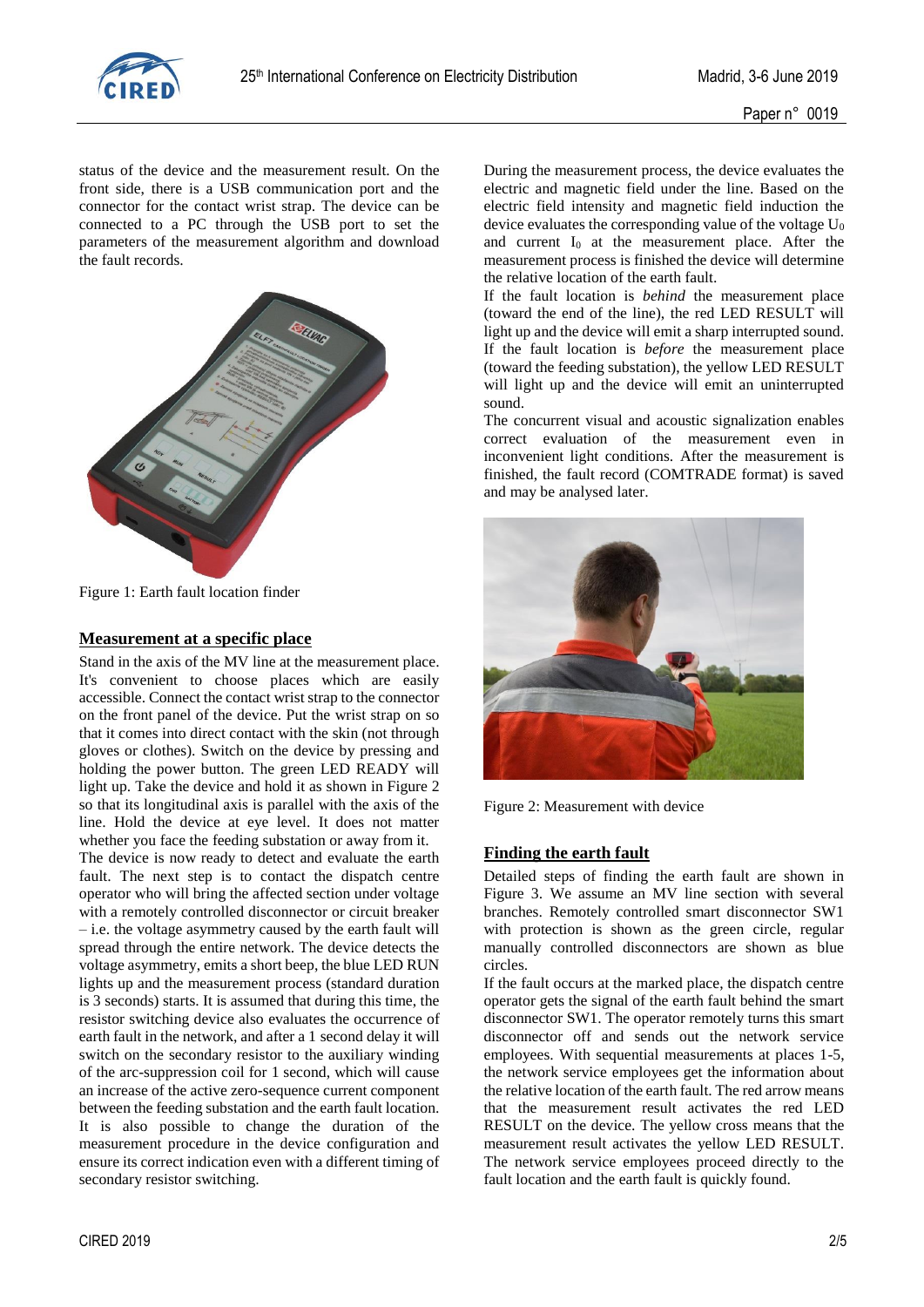

During each measurement, the smart disconnector SW1 is switched on to a fault for a while. Measurement places are primarily chosen so that the line section is divided approximately into halves, then into quarters, etc. This process is optimal from the perspective of speed of finding the fault location. Measurements are usually taken at places easily accessible by car.



Figure 3: Example of a fault locating procedure

#### **DEVICE DEVELOPMENT**

The development of the evaluating part of device, as well as the calculation algorithm, had the following steps:

- determining the voltage and current conditions on the MV line during an earth fault,
- designing the measuring part of the device and the calculation algorithm,
- creating the mathematical model of the device,
- testing the mathematical model with experimental earth faults,
- complex testing of the device with real earth faults in the MV network.

#### **Voltage and current conditions during earth fault**

Voltage and current conditions at individual places in the MV network during an earth fault are described in detail in various papers, e.g. [1]. Device evaluates only the current component which is in parallel with the zero-sequence voltage component  $U_0$ . This current component will be labelled I<sub>MEAS</sub>. We assume earth fault on the phase L1.

Zero-sequence current component in locations which are *not* between the feeding substation and the fault location is described in Figure 4. Capacitive and conductance currents of the power line part from the measurement place toward the end of the line flow jointly through the unaffected phases L2 and L3, labelled  $I_{CB}$  and  $I_{GB}$ . No current flows through the affected phase L1 (we assume unloaded line and compensated network). The capacitive current is perpendicular to  $U_0$  voltage, and therefore the device does not consider it. In this case the resulting current measured by the device  $I_{MEAS}$  will be equal to the conductance current IGB of the power line part from the measurement place toward the end of the line.



Figure 4: Current measured by the device at a location *not* between the substation and the fault

Zero-sequence current component in locations which *are* between the feeding substation and the fault location is described in Figure 5. Capacitive and conductance currents of the power line part from the measurement place toward the end of the line flow jointly through the unaffected phases L2 and L3, labelled  $I_{CA}$  and  $I_{GA}$ . Through the affected phase L1 flow: the sum of capacitive currents of the entire network, sum of conductance currents of the entire network, and the compensation current of the arcsuppression coil  $I_L$ . All capacitive currents, as well as the compensation current, are perpendicular to  $U_0$  voltage, and therefore the device does not consider them. In this case the resulting current measured by the device  $I_{MEAS}$  will be equal to the conductance current of the entire network I<sup>G</sup> minus the conductance current of the power line part from the measurement place toward the end of the line IGA.



Figure 5: Current measured by the device at a location *between* the substation and the fault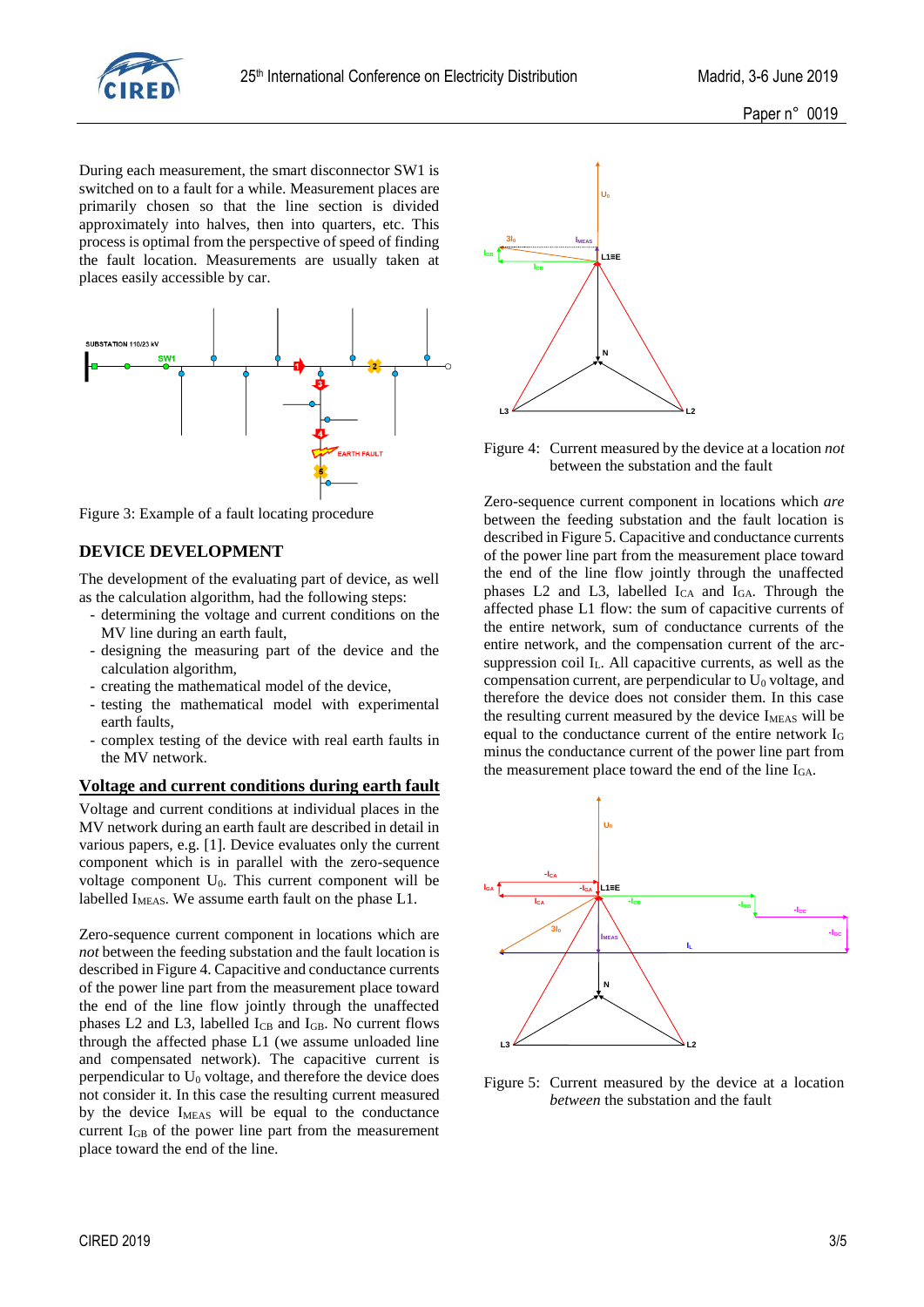

Moreover, when the resistor is switched, additional current forced by the secondary resistor  $I_R$  will flow through the affected phase L1, parallel with  $U_0$  voltage. When the resistor is switched, the resulting current measured by the device I<sub>MEAS</sub> will increase by the current forced by the secondary resistor I<sub>R</sub>. This situation is shown in Figure 6.



Figure 6: Current measured by the device at a location *between* the substation and the fault + resistor

The conductance current is in single-digit amperes. Secondary resistor values are set so that the resistor's current is approx. 37 A. Comparing individual situations, it is evident that the current measured by the device I<sub>MEAS</sub> in locations between the feeding substation and the earth fault location will be at least an order of magnitude higher compared to the location *not* between the feeding substation and the earth fault location. Reliability of this method for determining the earth fault location is therefore sufficient despite the fact that the evaluation of individual electric quantities is performed by measuring the electric and magnetic field under the line.

# **Mathematical model of device**

A complex model of device was created in MS Excel. Inputs for the mathematical model are:

- voltage conditions at the measurement place,
- current conditions at the measurement place,
- mutual position (geometry) of MV line conductors and the position of the device.

The mathematical model based on these input data calculates the intensity of the electric field E near the device and induction of magnetic field B near the device. These quantities are then calculated with sensor coefficients and entered into the mathematical model of the device evaluation algorithm. The result of the calculation is a differentiation of two final situations – earth fault *behind* the measurement place; earth fault *before* the measurement place. More than 500 combinations of conductor arrangement and voltagecurrent conditions at the measurement place were

calculated with the mathematical model. Based on these results, sensor amplification coefficients and software parameters of the algorithm were set. They also determined the limits of device's capabilities in locating earth faults.

### **Experimental earth fault measurements**

In order to verify the functionality and the mathematical model of the device, more than 60 of measurements were taken with experimental earth faults in the real MV network. The earth fault was created with switching a water resistor of own construction (Figure 7) to one phase of the overhead MV line; the value of resistance could be changed within a broad range.



Figure 7: Water resistor of own construction

Measurements were done so that they cover most situations which can occur in real operation, focused primarily on:

- measurement on various types of lines with different arrangement of phase conductors,
- measurement with metallic earth fault as well as resistive earth fault with various parameters,
- measurement on a MV double line,
- measurement near a HV line,
- measurement near the crossing of MV lines,
- measurement near large third-party conductive grounded objects,
- measurement very close to the earth fault location (both towards the substation and away from the substation),
- measurement with a detuned arc-suppression coil.

Experimental earth fault measurements verified the consistency of the used mathematical model with reality. Deviations between the mathematical model and the values actually measured by the device did not exceed 5%. Given the number of input quantities and the usage of